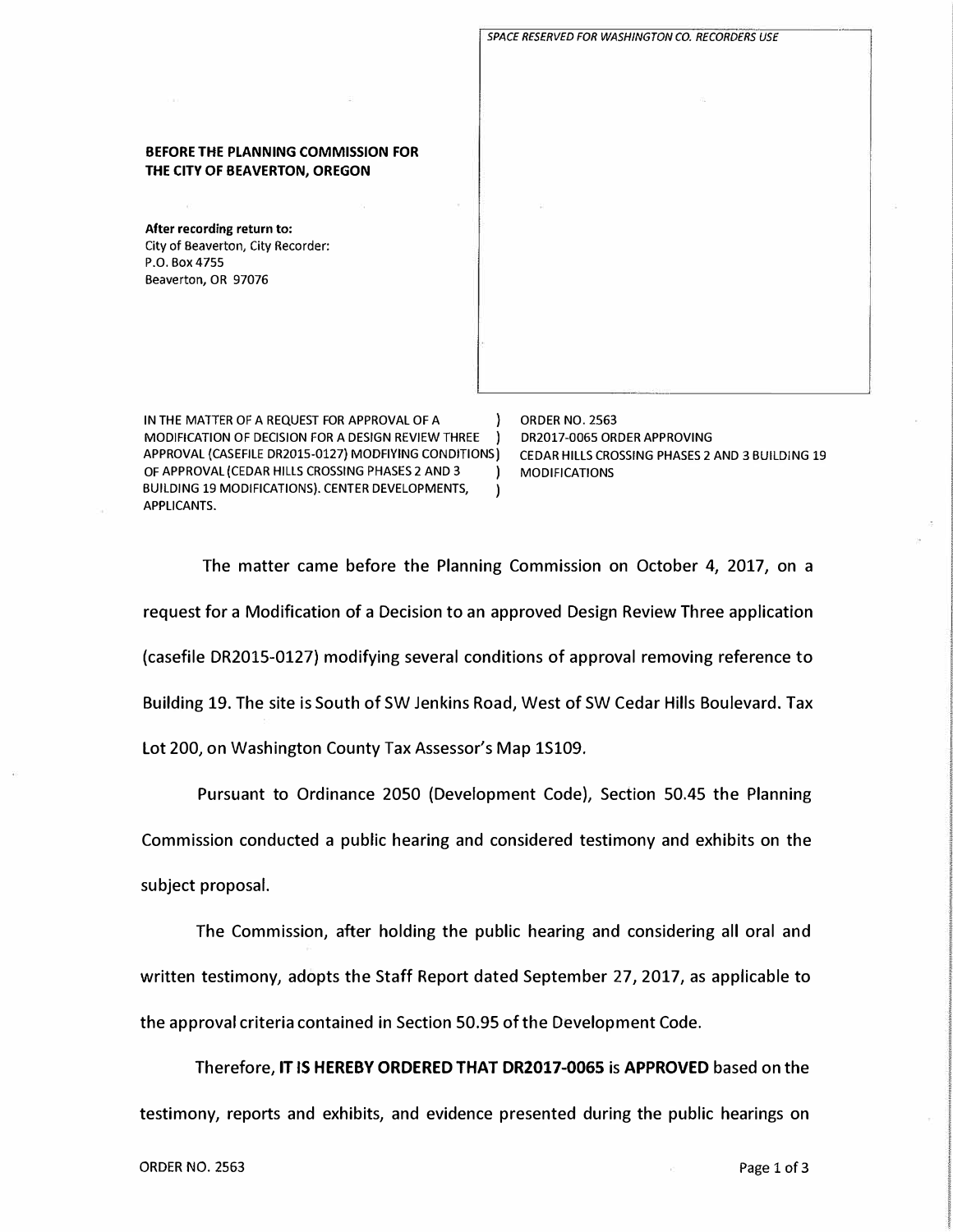the matter and based on the facts, findings, and conclusions found in the Staff Report dated September dated September 27, 2017 and this Land Use Order, and subject to the conditions of approval as follows:

1. Ensure that all associated applications, including Design Review Two and Loading Determination Modification of Decision have been approved and are consistent with the submitted plans. (Planning Division/SR)

Motion CARRIED, by the following vote:

| AYES:          | Nye, Lawler, North, Overhave, Uba, and Winter. |
|----------------|------------------------------------------------|
| NAYS:          | None.                                          |
| ABSTAIN:       | None.                                          |
| <b>ABSENT:</b> | Matar.                                         |

Dated this  $2e^{\pi f}$  day of  $0C\pi 26\pi$  2017.

To appeal the decision of the Planning Commission, as articulated in Land Use Order No. 2563 an appeal must be filed on an Appeal form provided by the Director at the City of Beaverton's Community Development Department's office by no later than 4:30 p.m. on OCTOBER 30TH 2017.